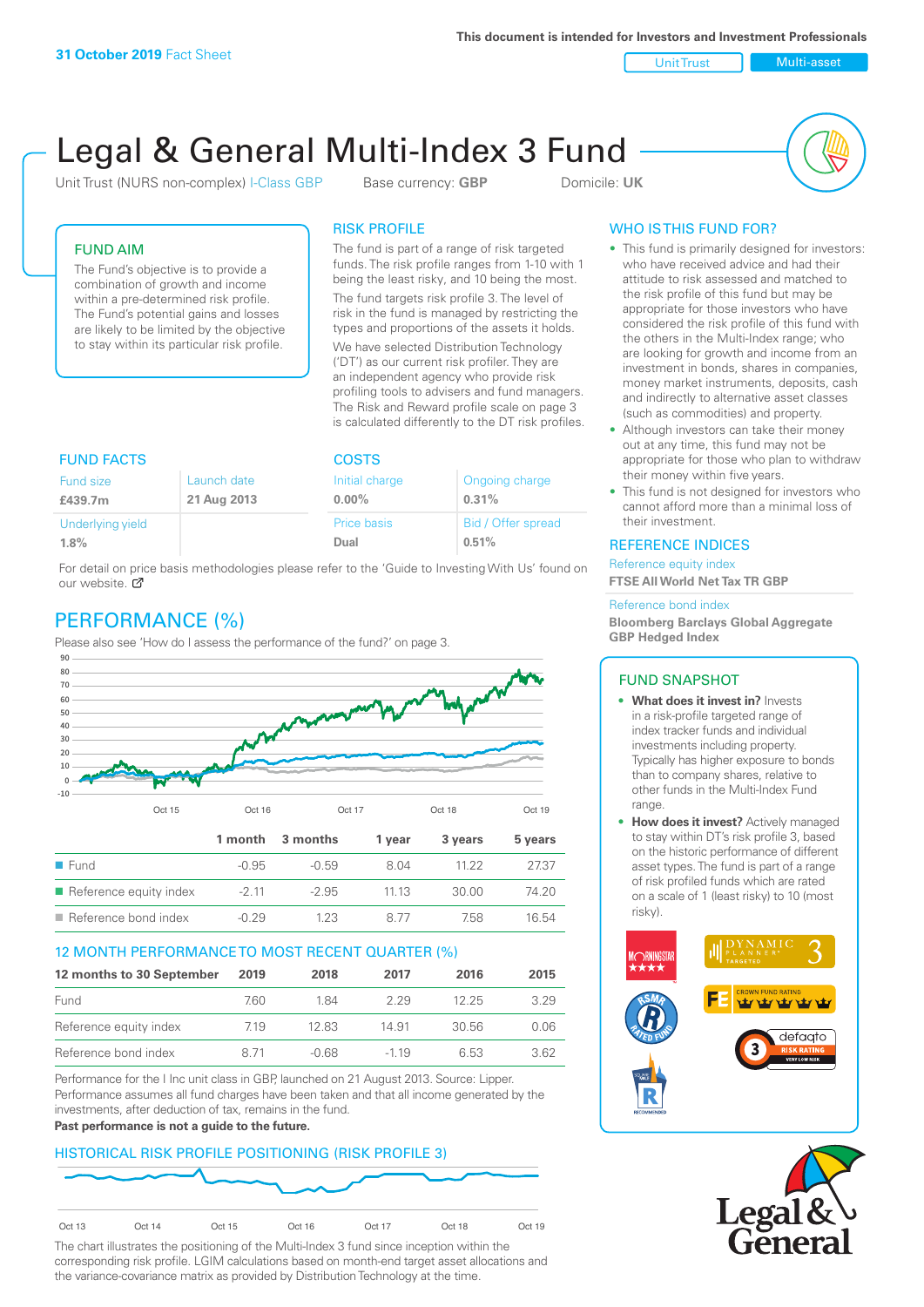# Legal & General Multi-Index 3 Fund

Unit Trust (NURS non-complex) I-Class GBP

# PORTFOLIO BREAKDOWN

All data source LGIM unless otherwise stated. Totals may not sum due to rounding.





#### FUND MANAGERS

The fund managers have responsibility for managing the multi-index fund range. They are part of the Multi-Asset Funds (MAF) team in LGIM. This team focuses on designing and managing multi-asset funds that are tailored to match the specific objectives of various client types. The team sits within a wider Asset Allocation team which combines both depth of experience with a broad range of expertise from different fields, including fund management, investment consulting and risk management roles.

# TOP 10 HOLDINGS (%)

| L&G Sterling Corporate Bond Index Fund                           | 10.7 |
|------------------------------------------------------------------|------|
| L&G Global Inflation Linked Bond Index Fund                      | 8.7  |
| <b>LGIM Global Corporate Bond Fund</b>                           | 8.5  |
| L&G All Stocks Gilt Index Trust                                  | 8.1  |
| L&G US Index Trust                                               | 5.6  |
| L&G Short Dated Sterling Corporate Bond Index Fund               | 5.5  |
| L&G Emerging Markets Government Bond (US\$) Index Fund           | 4.8  |
| <b>L&amp;G UK Index Trust</b>                                    | 4.4  |
| L&G Japan Index Trust                                            | 3.5  |
| L&G Emerging Markets Government Bond (Local Currency) Index Fund | 3.4  |